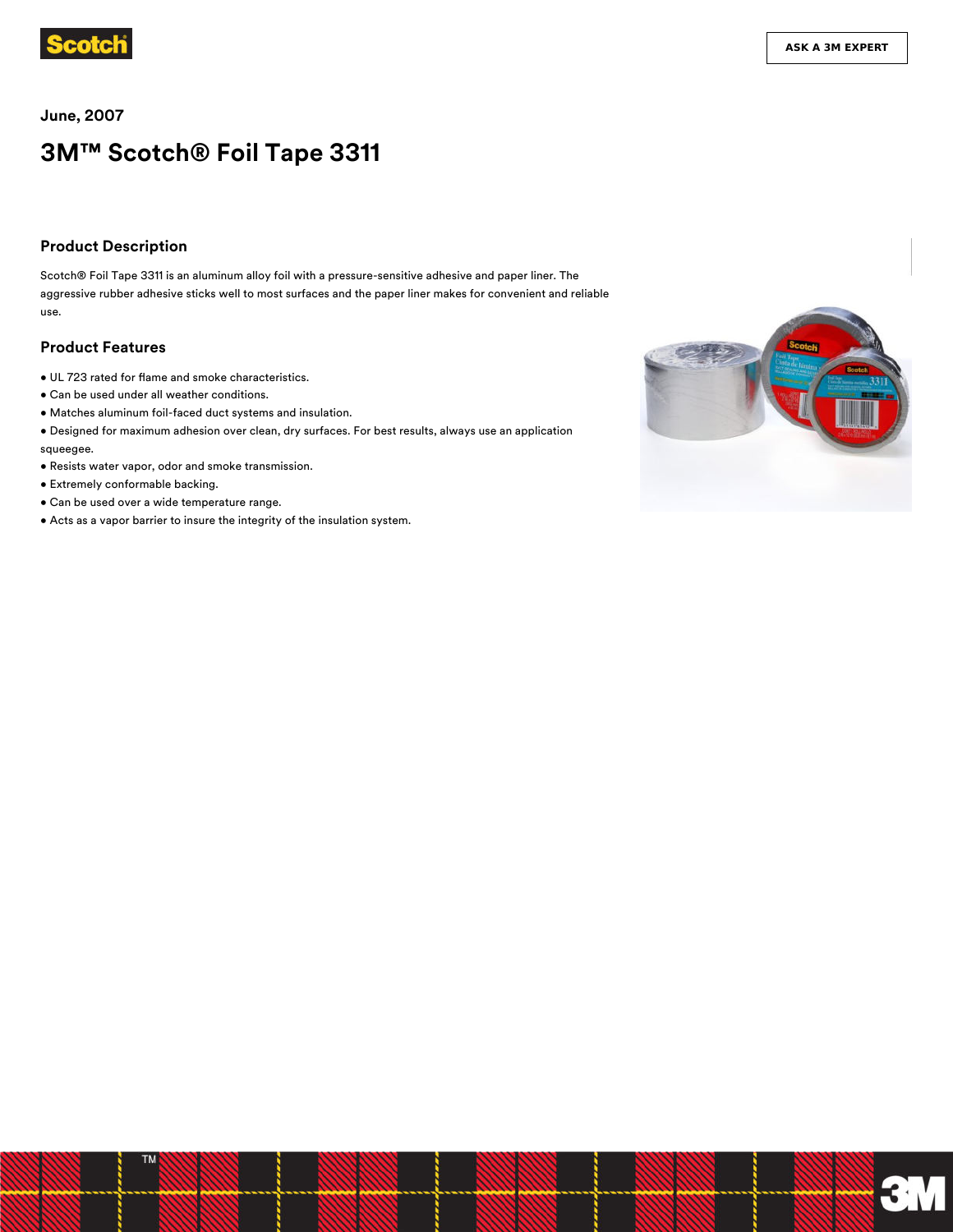## **Technical Information Note**

The following technical information and data should be considered representative or typical only and should not be used for specification purposes.

## **Typical Physical Properties**

| <b>Property</b>             | <b>Values</b>       |         | <b>Method</b> |
|-----------------------------|---------------------|---------|---------------|
| Color                       | Silver              |         |               |
| <b>Total Tape Thickness</b> | $0.09$ mm           | 3.6 mil | ASTM D3652    |
| Backing                     | Aluminum Alloy Foil |         |               |
| Adhesive                    | Rubber              |         |               |
| <b>Liner Thickness</b>      | $0.05$ mm           | 2 mil   | ASTM D3652    |

| <b>Backing Thickness</b> |       |           |       |
|--------------------------|-------|-----------|-------|
| $0.05$ mm                | 2 mil | $0.05$ mm | 2 mil |

Property: Backing Thickness

Method: ASTM D3652

## **Typical Performance Characteristics**

| <b>Property</b>             | <b>Values</b>       |               | <b>Method</b>     | <b>Dwell/Cure</b><br><b>Time</b> | <b>Substrate</b>       | <b>Notes</b>                                                               |
|-----------------------------|---------------------|---------------|-------------------|----------------------------------|------------------------|----------------------------------------------------------------------------|
| 180° Peel<br>Adhesion       | 9.8 N/cm            | 90 oz/in      | ASTM D3330        | Initial                          | <b>Stainless Steel</b> | 12 in/min (300 mm/min)                                                     |
| Tensile<br>Strength         | 29.8 N/cm           | $17$ lb/in    | ASTM D3759        |                                  |                        |                                                                            |
| Elongation at<br>Break      | 3%                  |               | <b>ASTM D3759</b> |                                  |                        |                                                                            |
| Temperature<br>Use Range    | -23.3 to 82.2<br>°C | -10 to 180 °F |                   |                                  |                        |                                                                            |
| Application<br>Temperature  | $-12.2$ to 82.2 °C  | 10 to 180 °F  |                   |                                  |                        |                                                                            |
| Flame<br>Spread Index       | 10 <sup>10</sup>    |               | ASTM E84          |                                  |                        | UL-723, NFPA 255, and UBC 8-1 are publications of<br>the same test method. |
| Smoke<br>Developed<br>Index | 5                   |               | ASTM E84          |                                  |                        | UL-723, NFPA 255, and UBC 8-1 are publications of<br>the same test method. |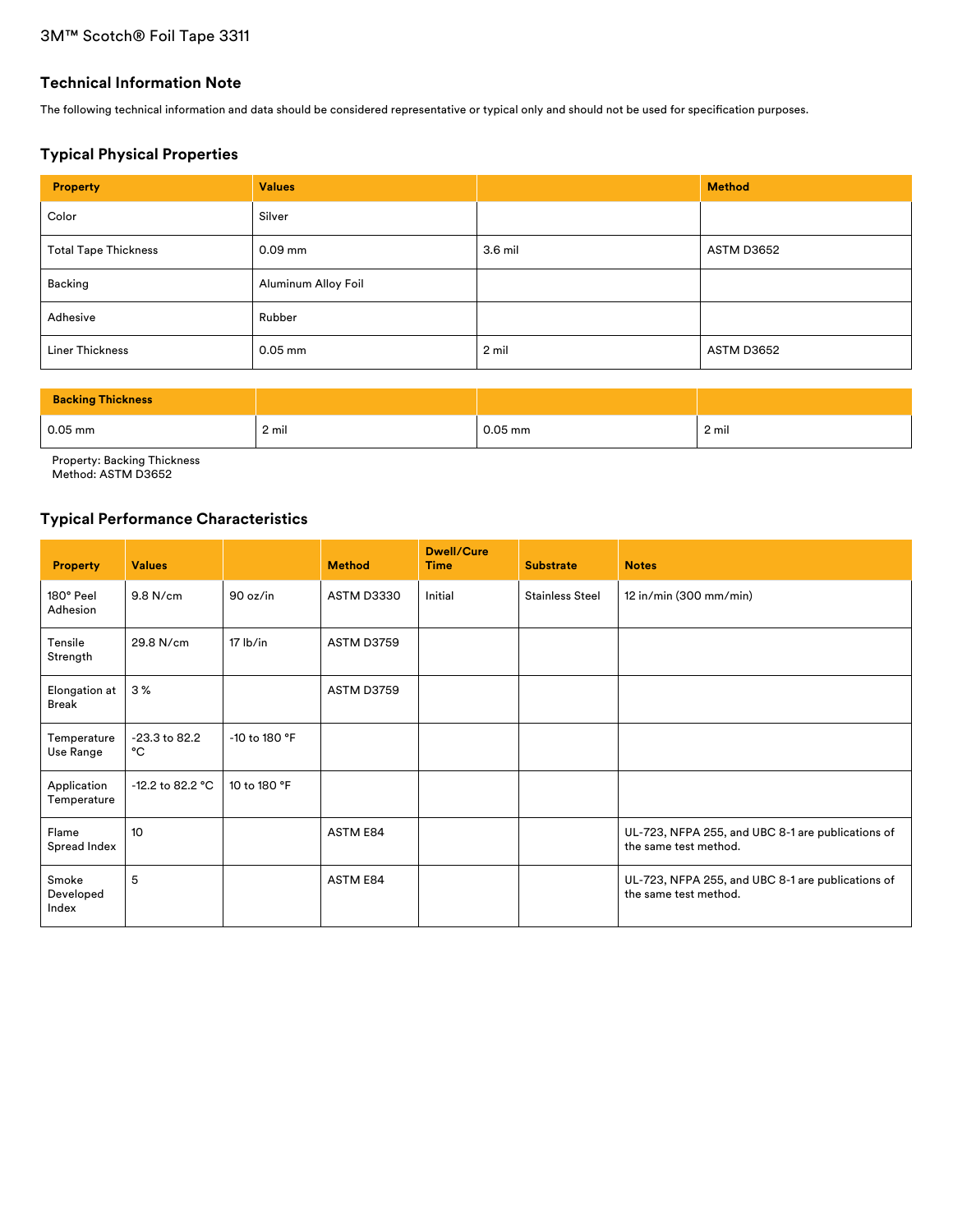#### **Available Sizes**

| <b>Property</b>       | <b>Values</b>        |                 |
|-----------------------|----------------------|-----------------|
| Standard Roll Length  | 9.14, 45.7 & 548.6 m | 10, 50 & 600 yd |
| <b>Standard Width</b> | 50.8 & 1520 mm       | 2 & 60 in       |

## **Handling/Application Information**

#### **Application Ideas**

- Ideal for sealing aluminum faced insulation seams and joints.
- General repair and maintenance.
- Temporary and emergency repair of metal surfaces.
- Availability of 60 in (1.52 m) width allows for custom widths and die cuts.

## **Storage and Shelf Life**

Store in a clean, dry place. Temperature of 40-80°F (4-26°C) and 40 to 50% relative humidity are recommended. To obtain best performance, use this product within 24 months from date of manufacture.

#### **Industry Specifications**

UL 723

## **Trademarks**

Scotch is a registered trademark of 3M.

## **References**

| <b>Property</b>         | <b>Values</b>                                                                                                           |
|-------------------------|-------------------------------------------------------------------------------------------------------------------------|
| 3m.com Product Page     | https://www.3m.com/3M/en_US/company-us/all-3m-products/~/Scotch-<br>Aluminum-Foil-Tape-3311?N=5002385+3293241438&rt=rud |
| Safety Data Sheet (SDS) | https://www.3m.com/3M/en_US/company-us/SDS-search/results/?<br>gsaAction=msdsSRA&msdsLocale=en_US&co=ptn&q=3311         |